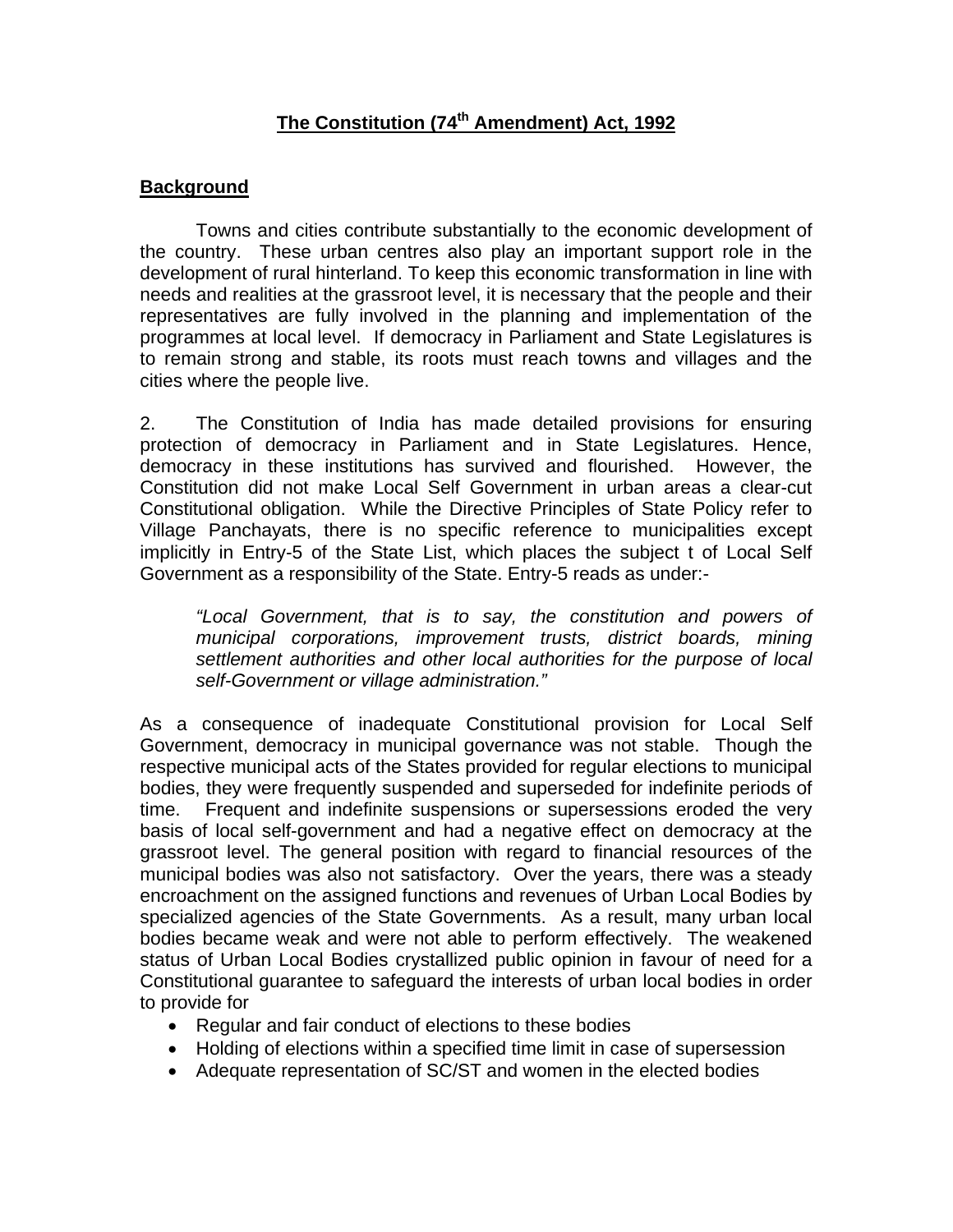- Placing on firm footing the relationship between the State Governments and the urban local bodies with respect to:
	- functions and taxation powers of the urban local bodies
	- arrangement for revenue sharing between the State Government and the urban local bodies.
- Involvement of elected representatives at grassroot level in planning at the district and metropolitan levels.

3. Accordingly, the Constitution  $(73^{rd}$  Amendment) Bill was introduced in the Parliament in 1991, which was referred to the Joint Parliamentary Committee with Members from both Lok Sabha and Rajya Sabha for consideration. The Committee held several sittings and also took oral evidence and written comments from various organisations and individuals. The Committee had the opportunity of visiting various municipalities and held detailed discussions with their officers and elected representatives as well as with several State Governments. This was probably the first time that the Parliamentary Committee had deliberated so extensively on a legislation concerning local self-government.

4. The Bill as reported by the Joint Parliamentary Committee was taken up for consideration and passed by the Lok Sabha on  $22^{nd}$  December, 1992 and by the Rajya Sabha on 23<sup>rd</sup> December, 1992 and it received the assent of President on 20<sup>th</sup> April, 1993. It was published in the Government Gazette on 20<sup>th</sup> April, 1993 as the "Constitution (Seventy Forth Amendment) Act, 1992".

5. The above Constitution Amendment Act came into force on 1<sup>st</sup> June, 1993,

6. The Constitution (Seventy Forth Amendment) Act, 1992 has introduced a new part namely, Part IXA in the Constitution, which deals with the issues relating to municipalities. The main provisions introduced by the above Act are as under:-

- **(i) Constitution of Municipalities-** It provides for constitution of 3 types of municipalities depending upon the size and area namely (i) Nagar Panchayat for an area in transition from rural to urban area; (ii) Municipal Council for smaller urban area; and (iii) Municipal Corporation for larger urban area. Demographic and other conditions, which are determining factors for constituting a particular type of municipality differ a great deal from one State to another. It has, therefore, been left to the State Legislatures to decide which specific type of municipality will be constituted for particular urban area.
- **(ii) Composition of Municipalities** The seats shall be filled by direct elections. Besides the seats filled by direct elections, some seats may be filled by nomination of persons having special knowledge and experience in municipal administration. Persons so nominated shall not have the right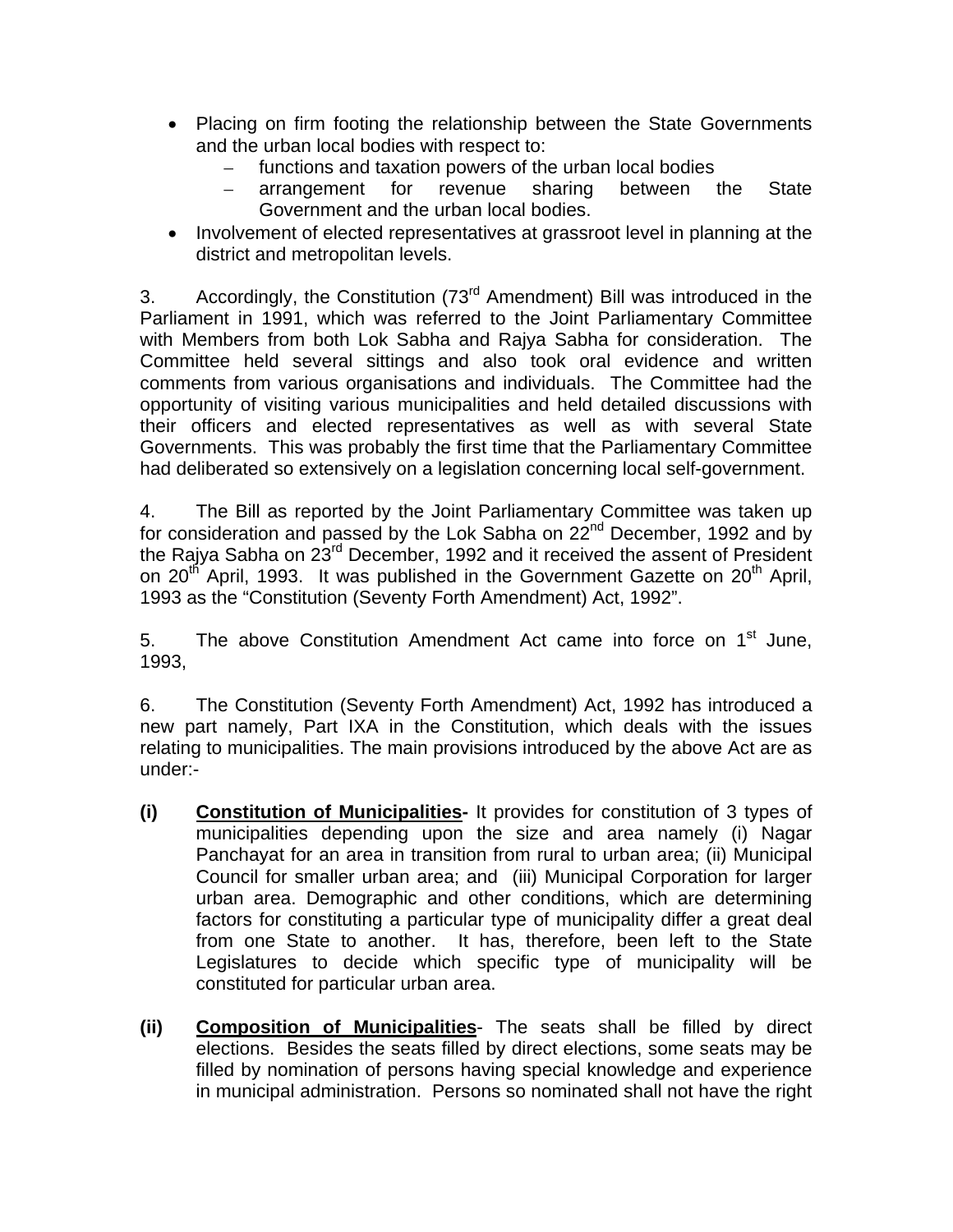to vote in the meetings of the municipality. The Legislature of a State may, by law, also provide for the representation in a municipality of members of the House of the People and the members of the Legislative Assembly of the State representing constituencies which comprise wholly or partly the Municipal area and also the Members of the Council of States and the members of the Legislative Council of the State registered as electors within the municipal area. The manner of election of Chairpersons of municipalities has been left to be specified by the State Legislature.

- **(iii) Constitution of Wards Committees** This provides for constitution of Ward Committees in all municipalities with a population of 3 lakhs or more.
- **(iv) Reservation of seats** In order to provide for adequate representation of SC/ST and of women in the municipal bodies, provisions have been made for reservation of seats. The proportion of seats to be reserved for SC/ST to the total number of seats shall be same as the proportion of the population of SC/ST in the municipal area. The reservation would be made in respect of seats to be filled by direct elections only. Not less than one-third of the total number of seats reserved for SC/ST shall be reserved for women belonging to SC/ST. This is a mandatory provision. In respect of women, the seats shall be reserved to the extent of not less than one-third of the total number of seats. This includes seats reserved for women belonging to SC/ST. These reservations will apply for direct elections only. This is also a mandatory provision. There will be no bar on State Legislatures from making provisions for reservation of seats in any municipality or office of Chairperson in the municipalities in favour of backward class of citizens. This is an optional provision.
- **(v) Duration of Municipalities-** The municipality has a fixed term of 5 years from the date appointed for its first meeting. Elections to constitute a municipality are required to be completed before the expiration of the duration of the municipality. If the municipality is dissolved before the expiry of 5 years, the elections for constituting a new municipality are required to be completed within a period of 6 months from the date of its dissolution.
- **(vi) Powers and Functions of the Municipalities** All municipalities would be empowered with such powers and responsibilities as may be necessary to enable them to function as effective institutions of self-government. The State Legislature may, by law, specify what powers and responsibilities would be given to the municipalities in respect of preparation of plans for economic development and social justice and for implementation of schemes as may be entrusted to them. An illustrative list of functions that may be entrusted to the municipalities has been incorporated as the Twelfth Schedule of the Constitution.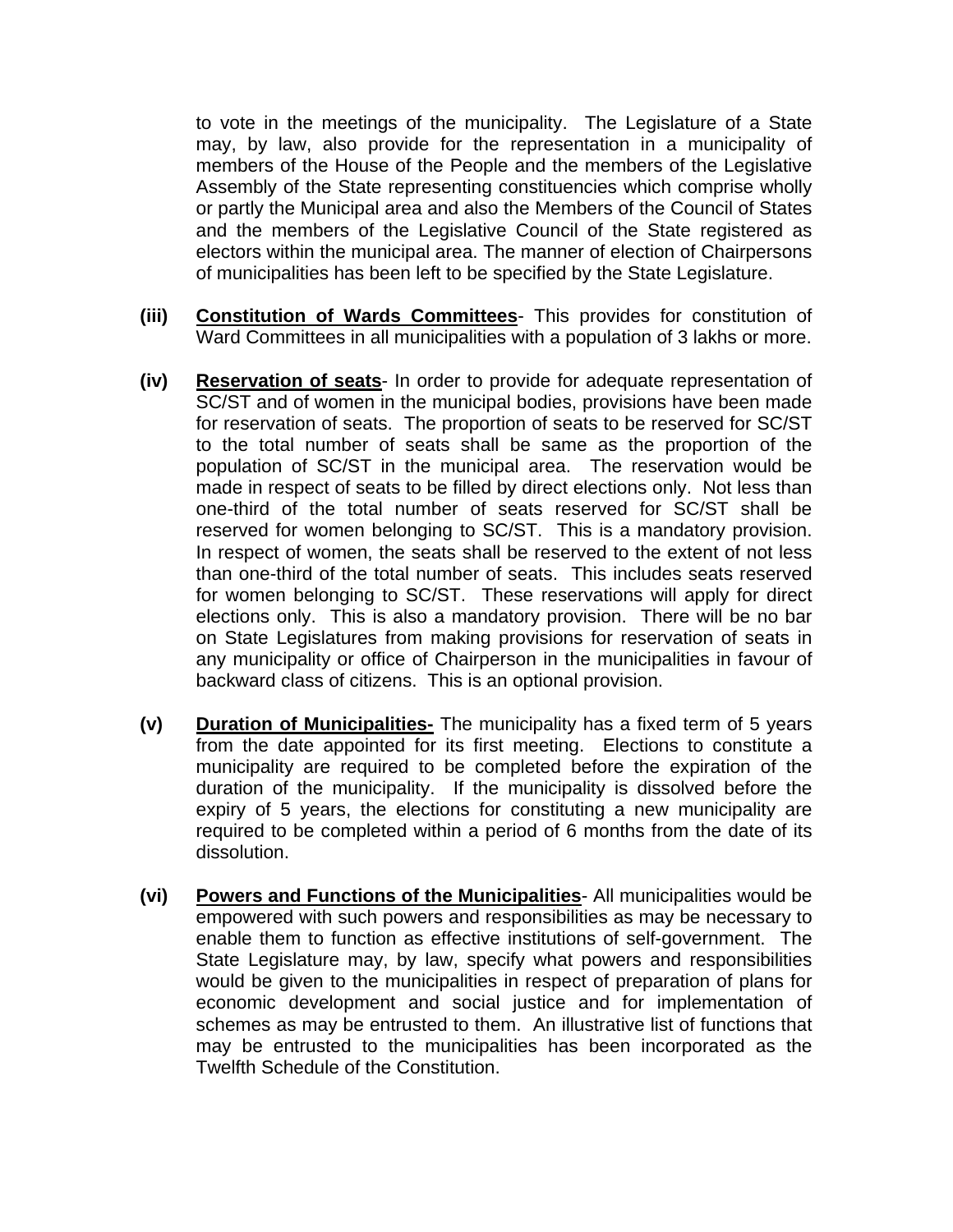- **(vii) Finances of Municipalities-** It has been left to the Legislature of a State to specify by law matters relating to imposition of taxes. Such law may specify:
	- Taxes, duties, fees, etc. which could be levied and collected by the Municipalities, as per the procedure to be laid down in the State law
	- Taxes, duties, fees, etc. which would be levied and collected by the State Government and a share passed on to the Municipalities
	- Grant-in-aid that would be given to the Municipalities from the State
	- Constitution of funds for crediting and withdrawal of moneys by the Municipality.
- **(viii) Finance Commission-** The Finance Commission constituted under Article 243-I to review the financial positions of Panchayati Raj Institutions shall also review the financial position of the municipalities and will make recommendations to the Governor.

The recommendations of the Finance Commission will cover the following:

- Distribution between the State Government and Municipalities of the net proceeds of the taxes, duties, tolls and fees leviable by the State
- Allocation of share of such proceeds between the Municipalities at all levels in the State
- Determination of taxes, duties, tolls and fees to be assigned or appropriated by the Municipalities
- Grants-in-aid to Municipalities from the Consolidated Fund of the State
- Measures needed to improve the financial position of the Municipalities.
- **(ix) Elections to Municipalities** The superintendence, direction and control of the preparation of the electoral rolls for, and the conduct of, all elections to the panchayats and municipalities shall be vested in the State Election Commissions.
- **(x) Audit and Accounts** The maintenance of the accounts of the municipalities and other audit shall be done in accordance with the provisions in the State law. The State Legislatures will be free to make appropriate provisions in this regard depending upon the local needs and institutional framework available for this purpose.
- **(xi) Committee for District Planning** Planning and allocation of resources at the district level for the Panchayati Raj institutions are normally to be done by the Zilla Parishad. With regard to urban areas, municipal bodies discharge these functions within their respective jurisdictions. However, some important questions may arise, which would concern the urban-rural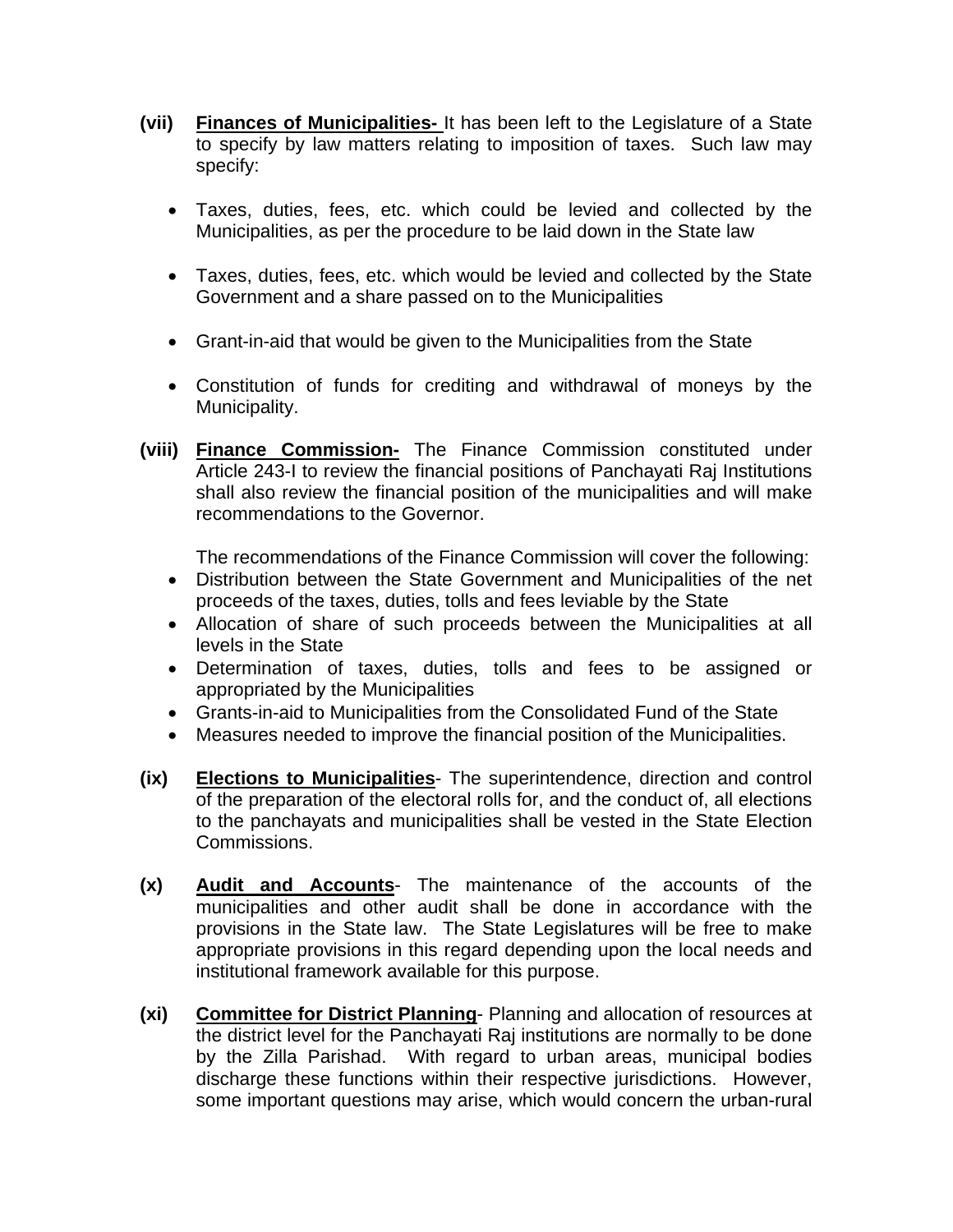interface, and it may be necessary to take an overall view with regard to development of the district as a whole and decide on allocation of investments between the rural and urban institutions.

 Provision has, therefore, been made for the constitution of a Planning Committee at the district level with a view to consolidating the plans prepared by the Panchayats and the Municipalities and preparing a development plan for the district as a whole.

 The District Planning Committee in preparing the Draft Development Plan shall have regard to:

- Matter of common interest between the Panchayats and the Municipalities including spatial planning
- Sharing of water and other physical and natural resources
- Integrated development of infrastructure and environment conservation
- Extent and type of available resources, whether financial or otherwise.

 The Draft District Development Plan so prepared and recommended by the District Planning Committee shall be forwarded by the Chairperson of the Committee to the State Government.

**(xii) Metropolitan Planning Committees**- It is provided in the Act that in every Metropolitan area (with a population of 10 lakhs or more), a Metropolitan Planning Committee shall be constituted for preparing a draft development plan for the metropolitan area as a whole.

 The Metropolitan Planning Committee shall take into account the following for preparation of the Draft Development Plan:

- Plan prepared by the Municipalities and the Panchayats in the metropolitan area
- Matter of common interest between the Municipalities and Panchayats including coordinated spatial plans of the area
- Sharing of water and other physical and natural resources
- Integrated development of infrastructure and environmental conservation
- Overall objectives and priorities set by the Government of India and the State Government
- Extent and nature of investments likely to be made in the metropolitan area by agencies of the Government
- Other available resources, financial and otherwise.

7. In terms of Article 243ZC of the Constitution, nothing in Part IXA shall apply to Scheduled areas and Tribal areas as referred to in Article 244 of the Constitution. However, Parliament may by law, extend the provisions of Part IXA